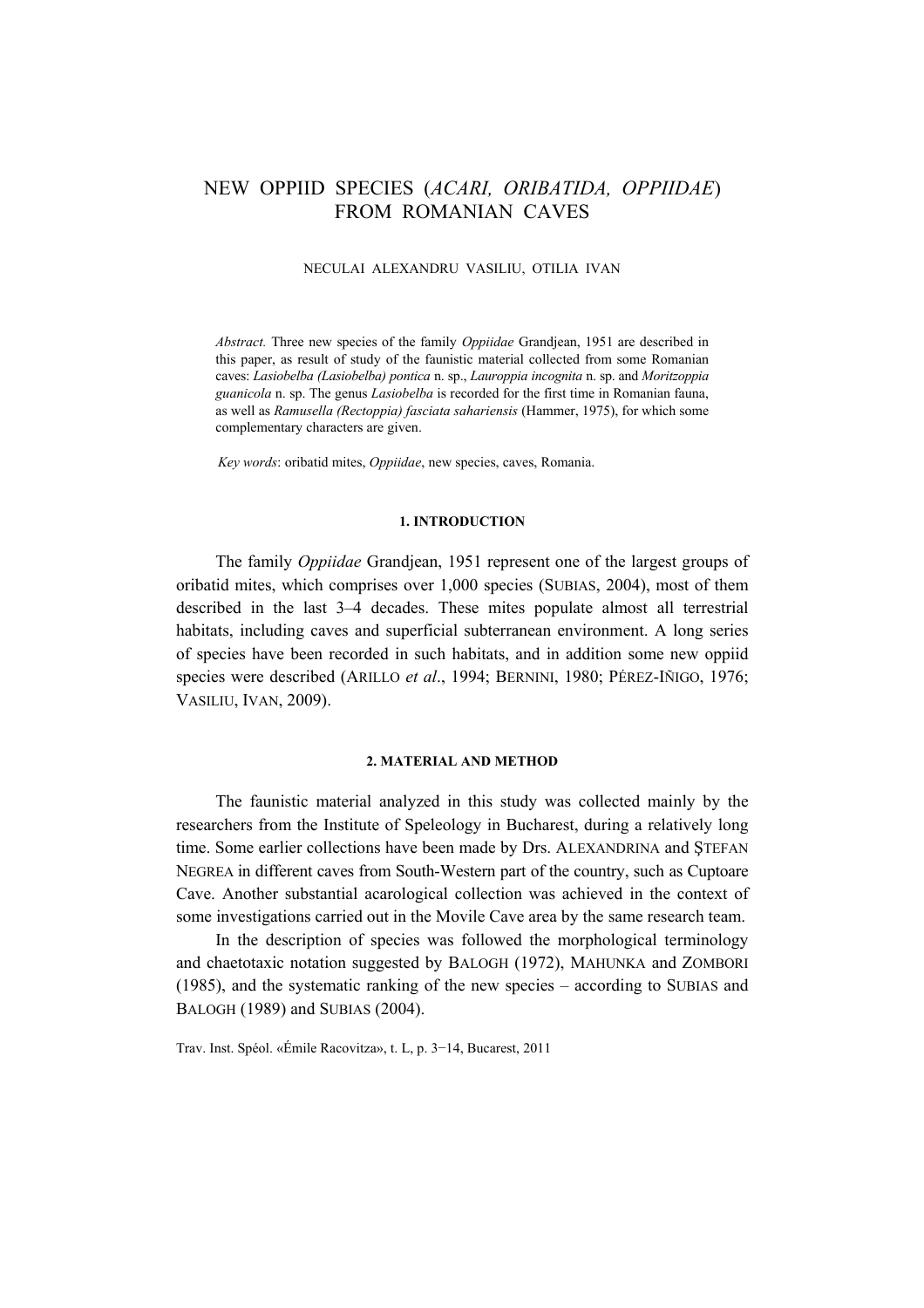#### **3. RESULTS**

## *Lasiobelba (Lasiobelba) pontica* n. sp. (Figs. 1–3)

**Material examined:** holotype and 7 paratypes, Movile Cave (Constanta) county), leg. Dr. E. Nitzu, D. Pegulescu.

**Description.** Relatively large sized species (*Table 1*), chestnut in colour.

*Prodorsum* elongated, representing about 38% of the body's length, ends by a rostral tectum, naso shaped; seen in profile, the rostrum has the aspect of a bent beak. The basis of prodorsum evidences a straight interbothridial bridge which surrounds postero-laterally the bothridial cups. In front of bothridia, three pairs of large foveolae can be observed, bordered laterally by a chitinous thickening joined with the interbothridial bridge. Two pairs of sigilla occur between the interlamellar setae. The sensillar setae are large, fusiform elongated and slightly bent, and set with bristles on their surface, excepting the stalk. The other prodorsal setae are long, baciliform, with spiniform cilia on the whole length; relation between dimensions of the prodorsal setae can be expressed as follows:  $ss > le > in > ex > ro$ (*Table 2*). Lateral sides of the prodorsum, as well as the wide pedotecta I, evidence rugosities, the rest of prodorsal surface being smooth.

*Notogaster* is oval, convex, with the breadth/length ratio about 0.88 (*Table 1*). Ten pairs of heterotrichous setae are present; *ta* is relatively short, thin and smooth, the others are long, baciliform, and densely ciliate. Posterior rows of setae *r* and *p*, and especially  $p_3$ , are shorter than the anterior ones (*Table 2*). In the antero-median part of notogaster cuticula evidences small foveolae, which are absent in the remaining surface.

| anı<br>, |  |
|----------|--|
|          |  |

|                                                    | <b>Body</b> | Prodorsum   | <b>Notogaster</b>       |     | Genital  |           | Anal aperture |           |
|----------------------------------------------------|-------------|-------------|-------------------------|-----|----------|-----------|---------------|-----------|
| <b>Species</b>                                     |             |             |                         |     | aperture |           |               |           |
|                                                    |             |             |                         | h   | D        | d         | D             | d         |
| Lasiobelba (L.)<br><i>pontica</i> n. sp.           | 566         | 217         | 349                     | 307 | 51       | 21        | 96            | 45        |
| Lauroppia incognita n. 425–440<br>sp.              |             | $160 - 170$ | $265 - 270$ $205 - 210$ |     | 37.5     | 22.5      | 67.5          | 35        |
| Moritzoppia (M.)<br>guanicola n. sp.               | $340 - 375$ | $80 - 95$   | 260-280 150-175 35-38   |     |          | $20 - 25$ | $57 - 65$     | $28 - 30$ |
| Ramusella (R.)<br>fasciata sahariensis<br>(Hammer) | $322 - 337$ | $107 - 112$ | $215 - 2251165 - 170$   |     | 32       | 18        | 53            | 24        |

Dimensions of the body and of its parts  $(\mu m)$ 

*Legend:* l – length; b – breadth; D – longitudinal diameter; d – transversal diameter.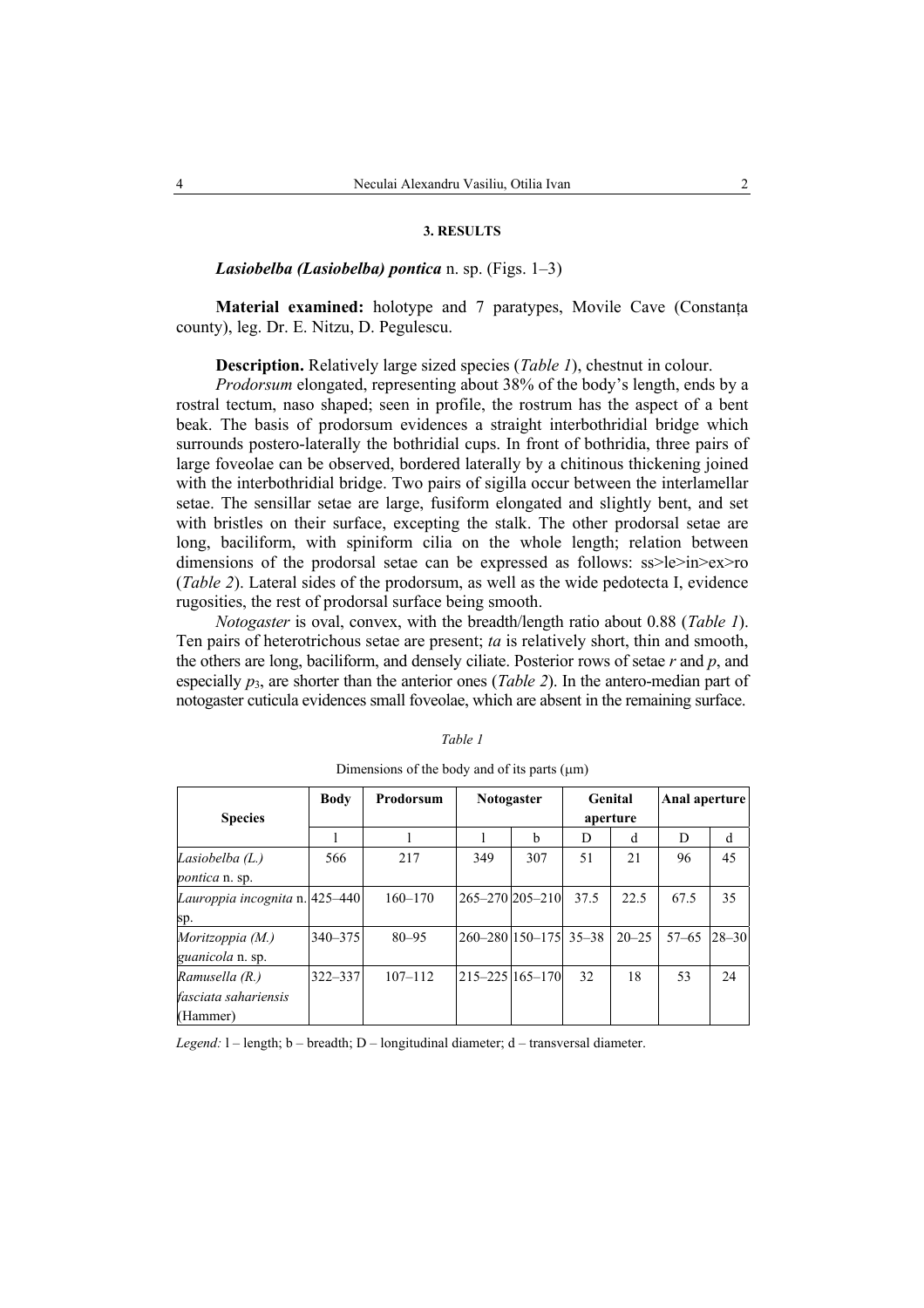| <b>Species</b>          | Prodorsum |           |      |             | <b>Notogaster</b> |                       |             |    |               |                |
|-------------------------|-----------|-----------|------|-------------|-------------------|-----------------------|-------------|----|---------------|----------------|
|                         | SS        | in        | -le  | r0          | ex                | ta                    | te, ti, ms  |    | $r_1-r_3$ ,   | p <sub>3</sub> |
|                         |           |           |      |             |                   |                       |             |    | $p_1, p_2$    |                |
| Lasiobelba (L.)         | 105       | 66        | 72   | 38          | 52                | 25                    | 90          |    | 67.5          | 57.5           |
| <i>pontica</i> n. sp.   |           |           |      |             |                   |                       |             |    |               |                |
| Lauroppia               | 77.5      | 27.5      | 7.5  | 25          | 37.5              | $30-32.5$ (except ms) |             |    |               | $12.5 - 15$    |
| <i>incognita</i> n. sp. |           |           |      |             |                   |                       |             |    |               | (including ms) |
| Moritzoppia (M.)        | 55        | 32.5      | 17.5 | 20          | 15                | 40                    | 35          | 25 | 25            |                |
| guanicola n. sp.        |           |           |      |             |                   |                       | (te)        |    |               |                |
| Ramusella (R.)          | $55 - 60$ | $35 - 40$ | 23   | $35 - 37.5$ | $20 - 22.5$       | alveoli               | $50 - 57.5$ |    | 32.5          |                |
| fasciata sahariensis    |           |           |      |             |                   |                       | (including) |    | $(p_1 - p_3)$ |                |
| (Hammer)                |           |           |      |             |                   |                       | $r_1-r_3$ ) |    |               |                |

|--|--|

Dimensions of the dorsal setae  $(\mu m)$ 

*Epimeral region* shows well-defined epimeres, and well-developed apodemes. No ornamentation on the epimeres 1 and 2, while the epimeres 3+4 show a polygonal network, more obvious in the median and posterior part. The discidium is small, sharp and slightly bent postero-laterally. The epimeral setae are densely ciliate, being distributed according to the usual formula in *Oppiidae* – 3:1:3:3. The setae of epimeres 1, as well as the other median ones (2a, 3a, 4a and 3b) are shorter (13–16 µm), while the lateral setae are long, especially 3c and 4c (34, respectively 41  $\mu$ m).

*Genito-anal region* has smooth integument, without ornamentation. All the setae of this region are densely ciliate and arranged following formula: 5:1:2:3. The genital setae are short (12 µm), while the aggenital and adanal ones are longer (27 and 37 µm respectively). The iad lyrifissure is positioned directly apoanal.

**Differential diagnosis.** The new species obeys the diagnosis of the genus (SUBIAS, BALOGH, 1989; OHKUBO, 2001), being quite close to *Lasiobelba (L.) arcidiaconoae* (Bernini, 1973); nevertheless, it is different by its larger size, by the shape of rostral tectum, and also by the field with foveolae in the antero-median part of notogaster. In addition, the baciliform setae on the notogaster and the length of ta setae (2.5 times longer at *L. pontica*), as well as the barbed genital and anal setae, are distinctive to the new species. *L. pontica* is quite similar to *L. (L.) neonominata* Subias, 2004 (= *Oppia yodai africana* Kok, 1967), but the different position of iad lyrifissure, the shape of sensillus, less distended and with a sharp terminal thorn, the smooth genital setae, also the slightly larger size in the last species, are the main differences (KOK, 1967; ARILLO, SUBIAS, 1997). As well, the new species is comparable with *L. (L.) arabica* Mahunka, 2000 (smaller in size, with interlamellar setae shorter and thinner than the other prodorsal setae), with *L. (L.) hesperidiana* (Perez-Iñigo, 1986) (seta ta is reduced to alveoli), with *L. (L.) decui* Vasiliu and Ivan, 1995 (rostral tectum is tridentate in this species).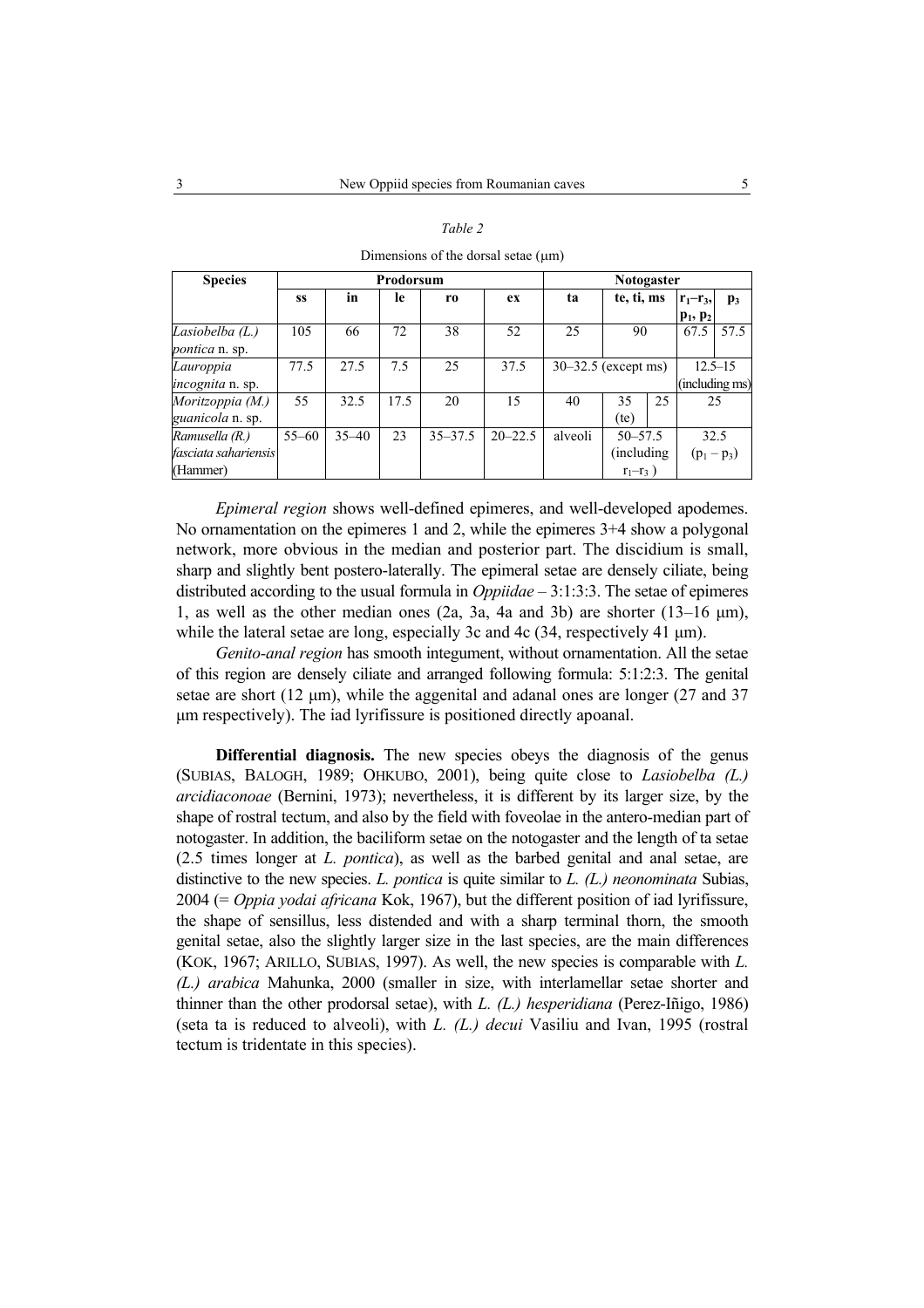



Fig. 1. *Lasiobelba (Lasiobelba) pontica*  n. sp., dorsal view.

Fig. 2. *Lasiobelba (Lasiobelba) pontica*  n. sp., ventral view.



Fig. 3. *Lasiobelba (Lasiobelba) pontica* n. sp., lateral view.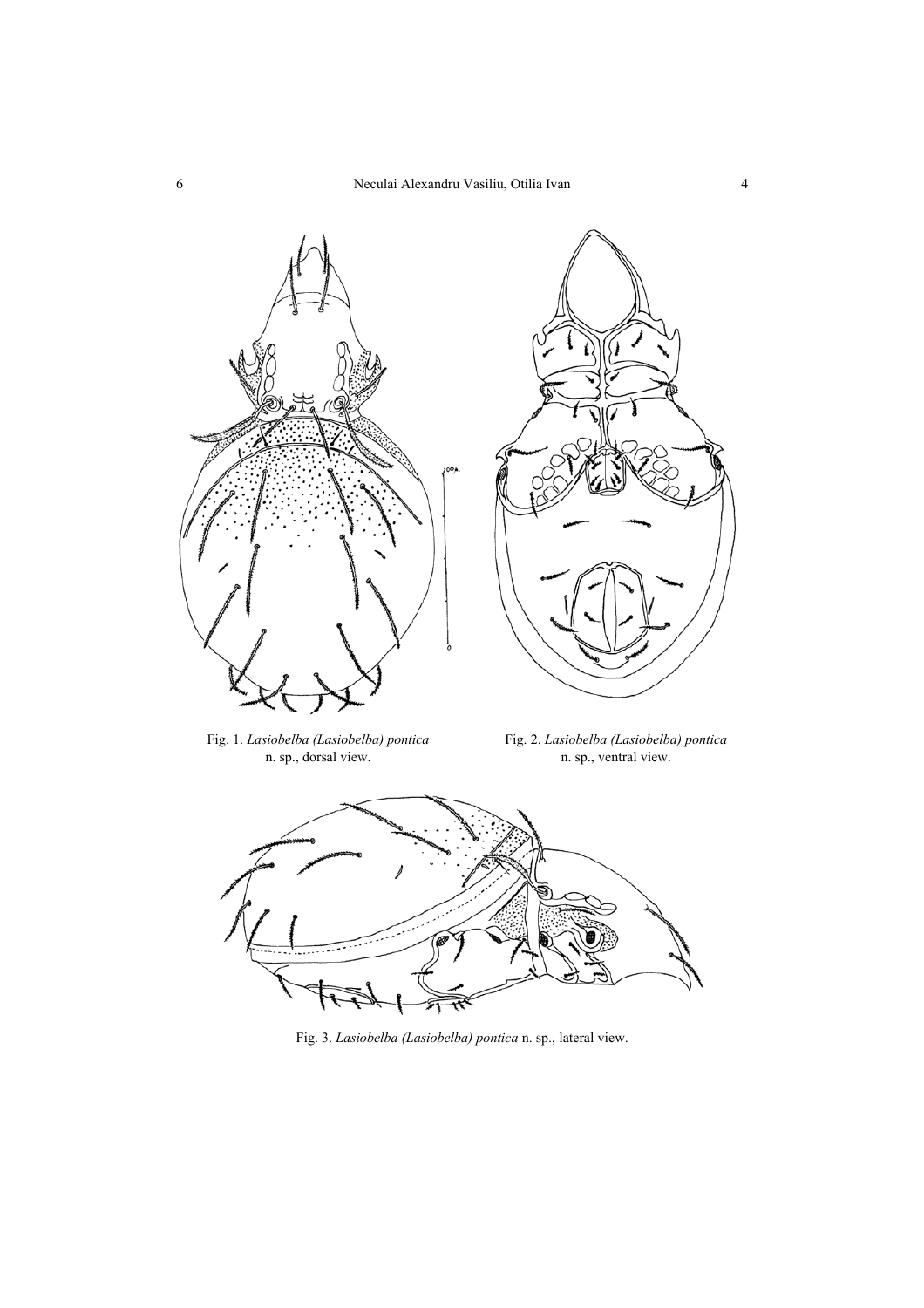The genus *Lasiobelba* s. str. Aoki, 1959, with a pantropical and subtropical distribution (Subias, 2004), has not been recorded in Romanian fauna; it is probably that *L. pontica* n. sp. is a relictary form, remained in Movile Cave as a shelter from a warmer climatic period.

**Derivatio nominis.** The name of species comes from the antique designation of the Black Sea, i. e. Pontus Euxinus (hospitable sea), the Movile Cave being situated near Mangalia, few kilometers far from the sea coast.

*Lauroppia incognita* n. sp. (Figs. 4–6)

**Material examined:** holotype and 43 paratypes, Movile Cave area (Constanta) county), leg. Dr. E. NITZU, D. PEGULESCU.

**Description.** Medium size species (*Table 1*), yellowish to light chestnut coloured.

*Prodorsum* elongated (about 38% of the body length) has a rounded, entire apex. In the posterior median part of prodorsum, a complex of costulae with peculiar shape can be observed. There is a bothrio-lamellar costula, short and interrupted, bifurcated, with a lateral branch directed to bothridium, and the paraxial one fused with the second, interlamellar ridge. This one is S-shaped, enclosing a small area where the interlamellar seta has its origin; the bothrio-lamellar costula ends at the middle of in-le distance (Figs. 4, 6a). The sensillus is long, sickle-shaped and pectinate, with 7–8 unilateral branches. Interlamellar setae are strong, erect and smooth, nail-shaped; lamellar ones are minute, while rostral, and especially exobothridial setae are long, smooth and thin. The ratio between the prodorsal setae: ss > ex > in > ro > le (*Table 2*).

*Notogaster* oval, with smooth integument, has a straight anterior edge, bordered by a distinct crista. 10 pairs of notogastral setae heterotrichous, simple and thin are present; the anterior setae (ta, te, ti) are at least twice longer than the remaining ones.

*Epimeral region* evidences well developed apodemes. The epimeres 1 and 2 have no ornamentation, while on the epimeres 3+4 inconspicuous polygonal network can be observed in the postero-median part. Discidium is well developed, with a pointed tip. The median epimeral setae a are short  $(12 \mu m)$ , simple and thin, the lateral ones b and c are longer  $(20-22 \mu m)$  and bifurcate.

*Genito-anal region.* Genital foramen is pentagonal, each valve bearing 6 genital setae, simple and thin;  $g_1$  is twice longer than the remaining setae. One pair of aggenital setae, 2 pairs of setae on the anal plates, and 3 pairs of adanal setae:  $ad_1$  in postanal position,  $ad_2$  paraanal,  $ad_3$  preanal. All the setae of this region are simple and thin. The iad lyrifissure is placed paraanally.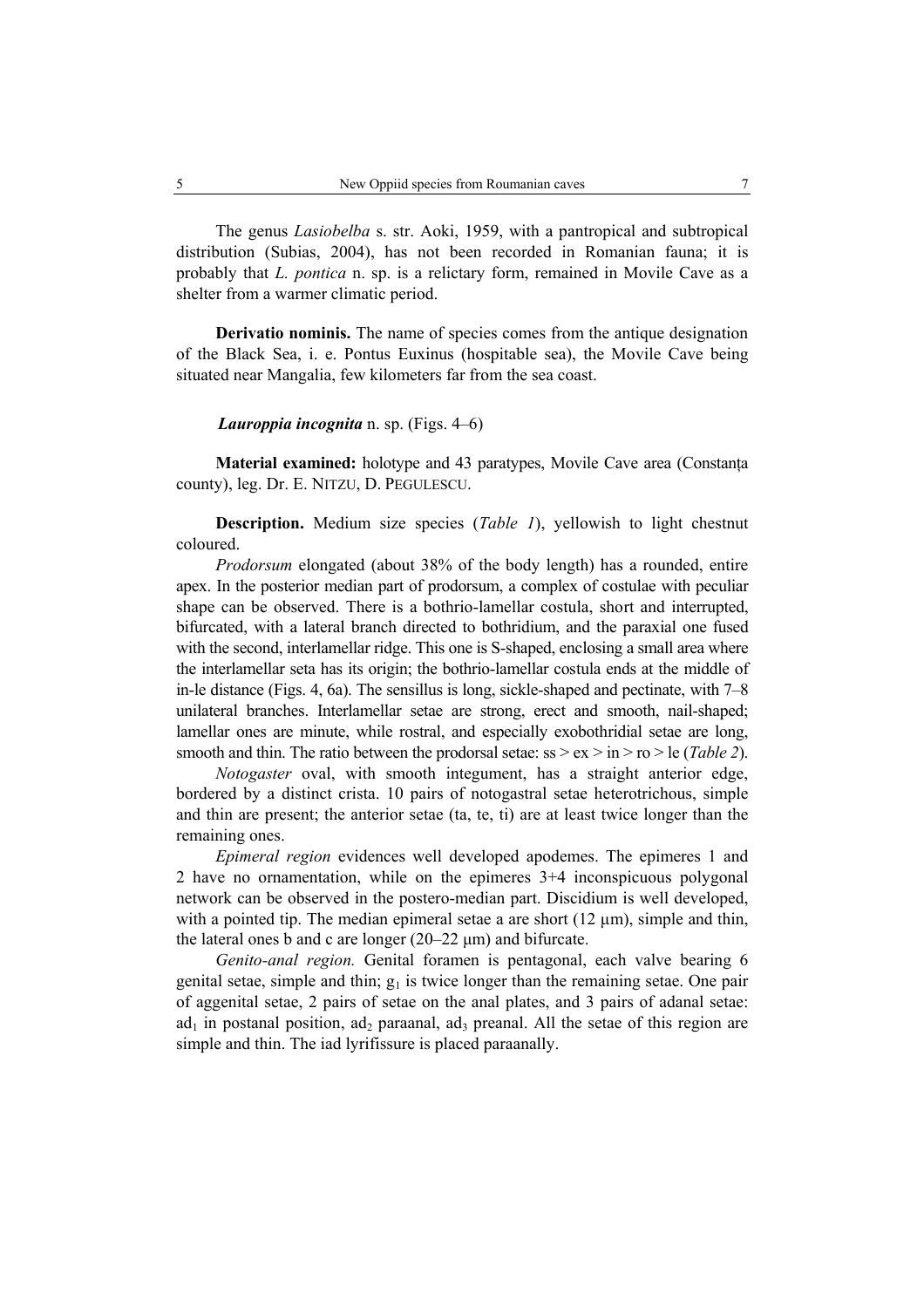**Differential diagnosis.** The new described species corresponds to the diagnosis of the genus *Lauroppia* Subias et Minguez, 1986, belonging to the group of species with 6 genital setae, undivided rostral tectum, and with weakly developed prodorsal costulae. *L. incognita* is comparable with the type species *L. fallax* (Paoli, 1908), as well as to *L. similifallax* Subias et Minguez, 1986; the larger size of the new species (especially compared to *similifallax*), the shape of sensillus, the aspect of prodorsal costulae, the heterotrichous notogastral setae, are the main differential characters (SUBIAS and ARILLO, 2001). *L. incognita* is similar to *L. hauseri* Mahunka et Mahunka-Papp, 2000, but differs from this by the shape of sensillus and of the prodorsal costulae, that reach and enclose le origins in *hauseri.* As well, it is close to *L. feideri* Vasiliu et Ivan, 1999, however the new species is larger in size, the prodorsal costulae are shorter and different shaped, and posterior setae of notogaster are shorter, too.

**Derivatio nominis.** The species was named *incognita* because of its difficult identification, thus in the faunistic list from Movile Cave area it was included as *Medioppia* sp. (IVAN and VASILIU, 2010).



Fig. 4. *Lauroppia incognita* n. sp., dorsal view. Fig. 5. *Lauroppia incognita* n. sp.,



ventral view.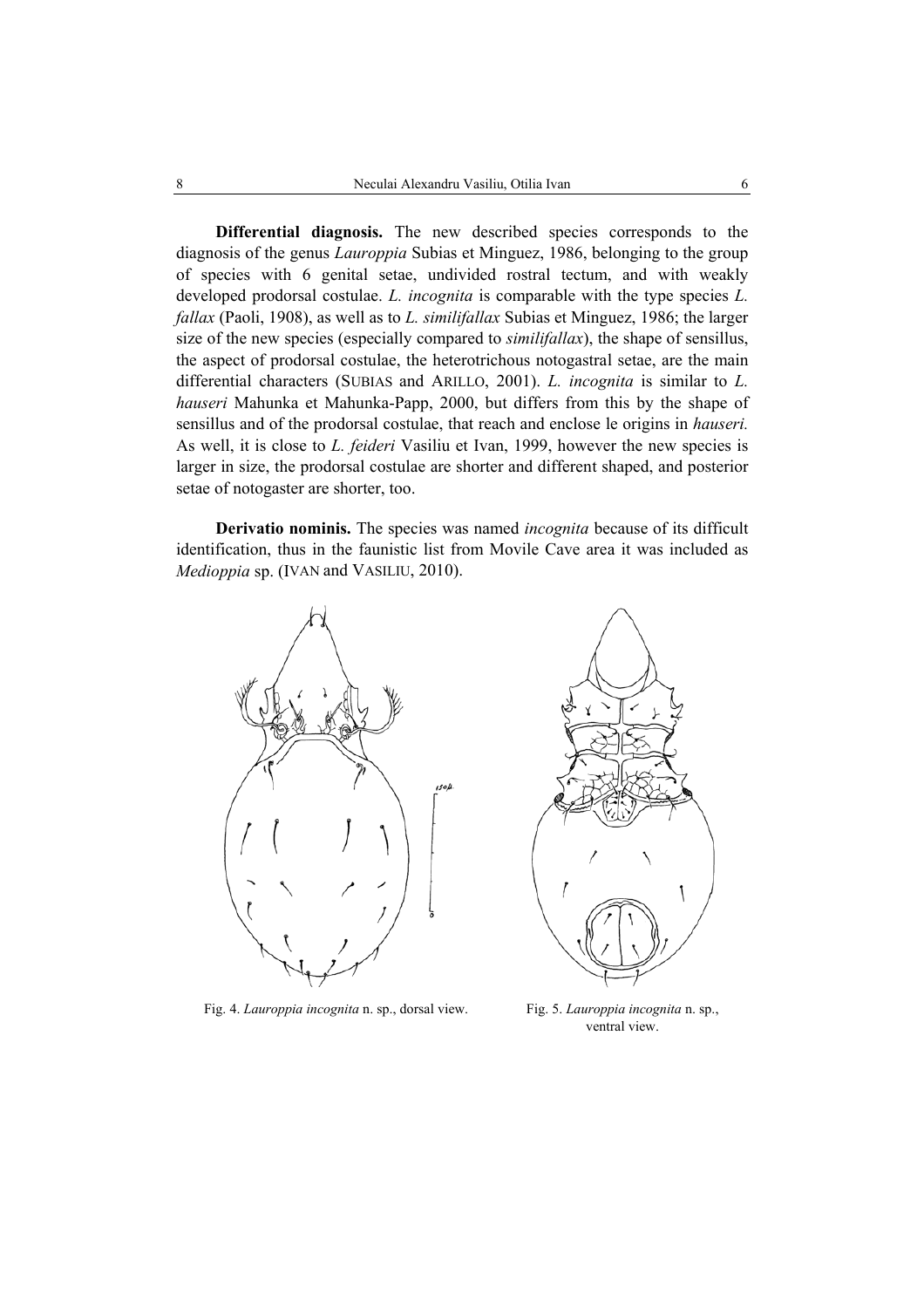

Fig. 6. *Lauroppia incognita* n. sp., details of prodorsum in dorsal (a) and lateral view (b).

## *Moritzoppia guanicola* n. sp. (Figs. 7–9)

**Material examined:** holotype and 27 paratypes, Cuptoare Cave (Caras Severin county), guano, leg. Drs. ALEXANDRINA and ŞTEFAN NEGREA.

**Description.** Medium size species (*Table 1*), light yellow in colour.

*Prodorsum* triangular in projection has a tripartite rostral tectum, with lateral teeth exceeding the median one. The complex of prodorsal costulae has a peculiar shape. There is a pair of long and medially curved lamellar costulae, originating at the basis of bothridial cups, which end laterally to the insertion of lamellar setae; their proximal part, towards bothridia is bifurcated, and then a secondary branch tends to surround the interlamellar setae's origin. In the middle and anterior part of costula, a longitudinal fissure can be observed. Another pair of ridges occur in the interlamellar region, Z-shaped, enclosing an oval area around the origin of in setae (Fig. 9 a, b). The sensilli are club-shaped, elongated, with minute barbs on the distal part. The setae in, le and ro are simple and thin, only ex being rugged; their length ratio is the following:  $ss > in > ro > le \approx ex$  (*Table 2*).

*Notogaster* is oval, notably elongated, with the anterior part protruding over the basis of prodorsum, up to the level of bothridia. Antero-laterally, in front of ia lyrifissure and ta origin, a small tubercle can be observed each side (Fig. 9 a, b). Ten pairs of heterotrichous, simple and thin setae are present, the anterior ones, and especially ta being longer (*Table 2*). Notogastral cuticula is smooth, without ornamentation.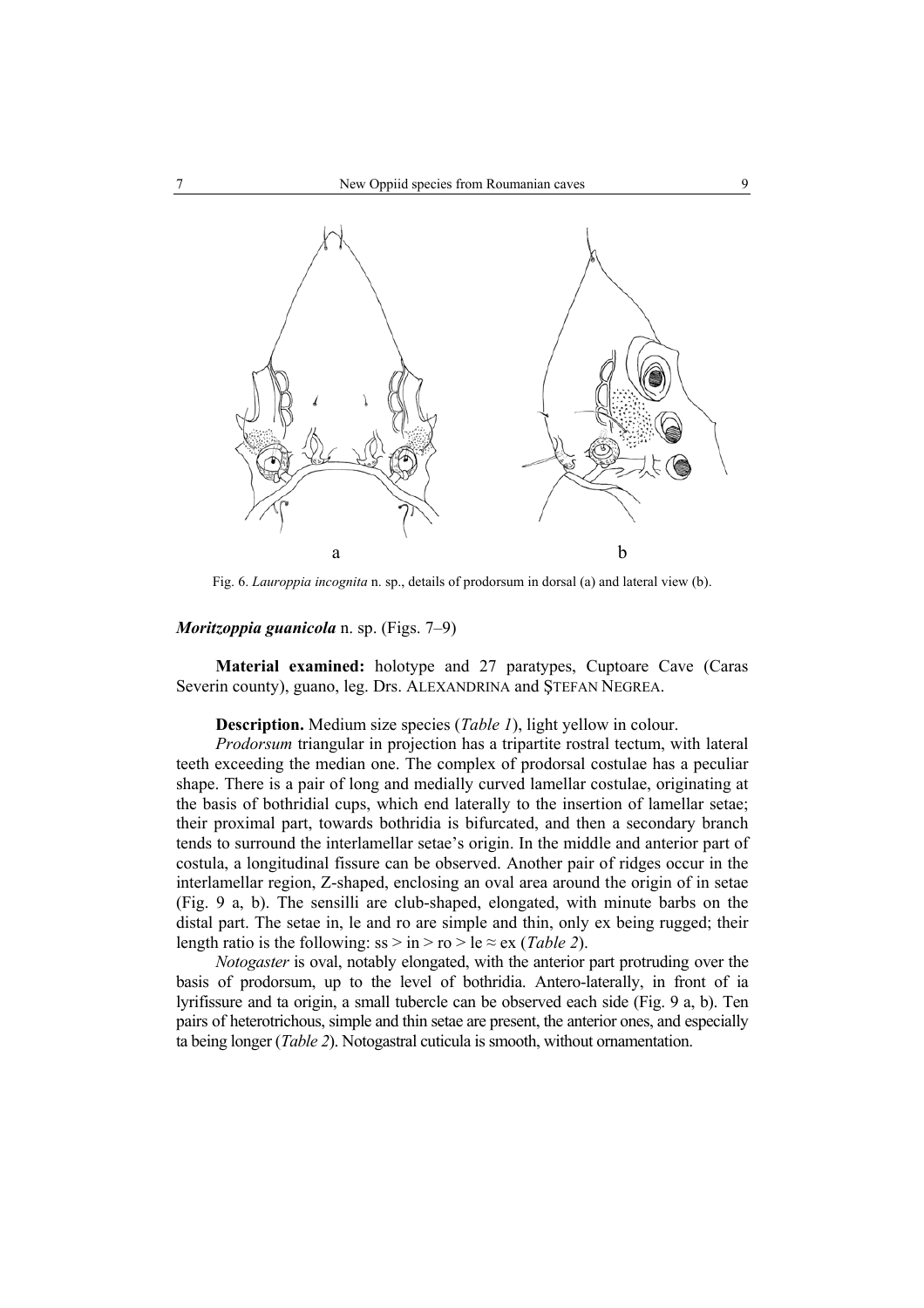*Epimeral region* has the same configuration as in the other species of the genus. The epimeres 1 and 2 are without ornamentation, while 3+4 evidence large and well outlined polygons. The epimeral setae are simple and thin, arranged according to the usual formula 3:1:3:3. The median setae a are short, while 3b and 4b are longer; 1c is rugged and originate on the pedotectum 1, 4c is inserted at the basis of discidium.

*Genito-anal region.* Genital foramen pentagonal in shape, each valve bearing 4 genital setae simple and thin;  $g_1$  is longer than the others. Genito-anal setal formula is 4:1:2:3, all these setae being simple and thin; ad and ag setae are longer than the remaining ones. The iad lyrifissure is placed paraanally.



Fig. 7. *Moritzoppia guanicola* n. sp., dorsal view. Fig. 8. *Moritzoppia guanicola* n. sp.,

ventral view.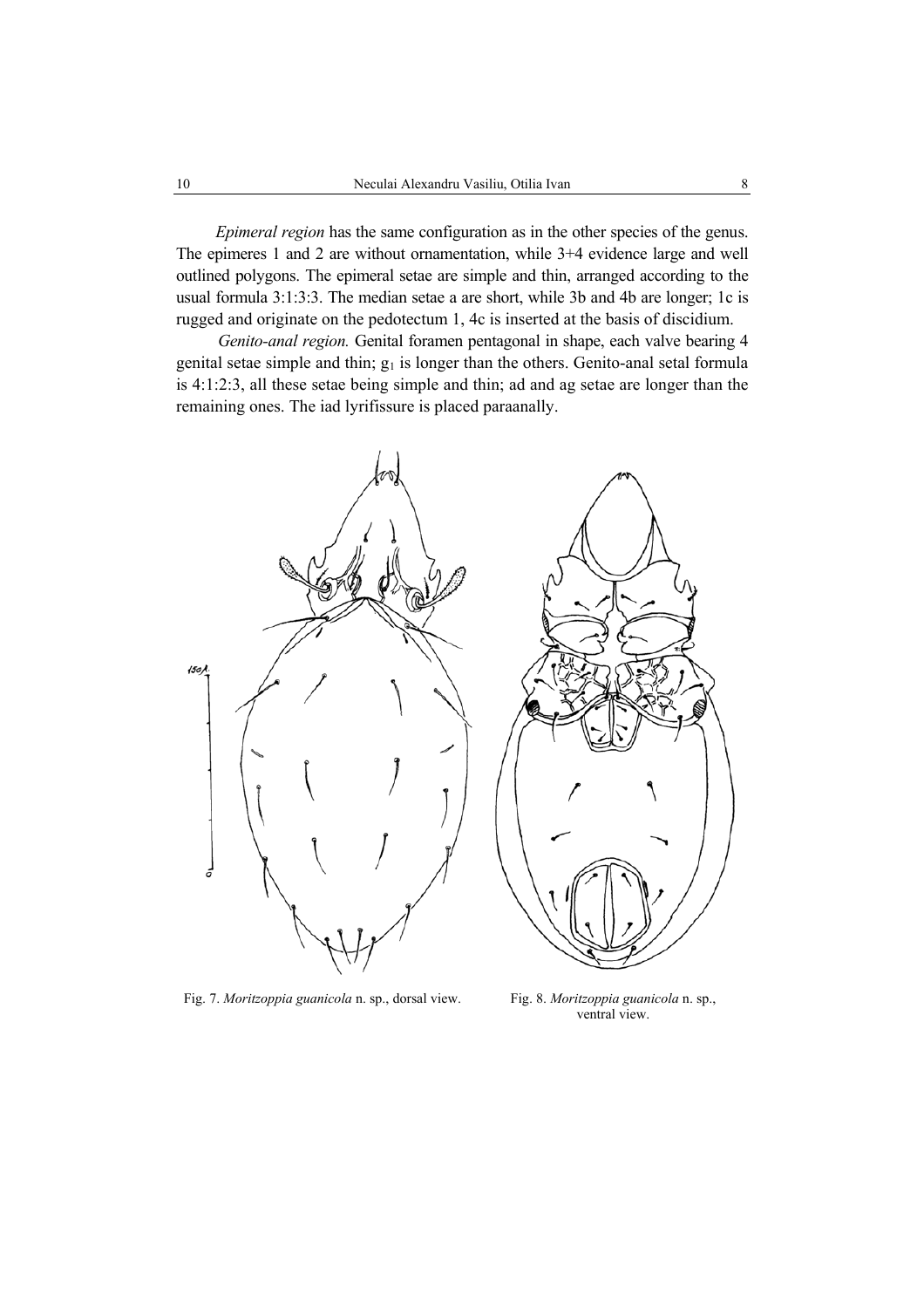

Fig. 9. *Moritzoppia guanicola* n. sp., details of prodorsum in dorsal (a) and lateral view (b).

**Differential diagnosis.** The new species belongs to the genus and the subgenus *Moritzoppia* Subias et Rodriguez, 1988, with the type species *M. keilbachi* (Moritz, 1969), due to the shape of prodorsal costulae, the shape of the anterior border of notogaster, and also to the position of the epimeral setae 4c (Gordeeva, 2000; Gordeeva and Bajartogtokh, 2001; Subias, 2004). Few species of this subgenus have a tridentate rostrum, such as *M. escotata* Subias et Rodriguez, 1986, *M. longilamellata* Subias et Rodriguez, 1986, *M. minuta* Gordeeva et Grishina, 1991, *M. sharipovi* Niemi et Skubala, 1993. *M. guanicola* differs from these by the body size, and especially by the ratio length/width, by the shape and length of prodorsal costulae, the relative length of the prodorsal setae (longer interlamellar seta in the new species).

**Derivatio nominis.** The species name comes from its habitat – guano.

*Ramusella (Rectoppia) fasciata sahariensis* (Hammer, 1975) (Fig. 10)

*Material examined*: 15 specimens, Ponicova Cave (Caras Severin county), guano, leg. N. VASILIU.

Based on description of PAOLI (1908), many authors recorded in their faunistic works *Oppia fasciata*. BERNINI (1973) described a *fasciata* from the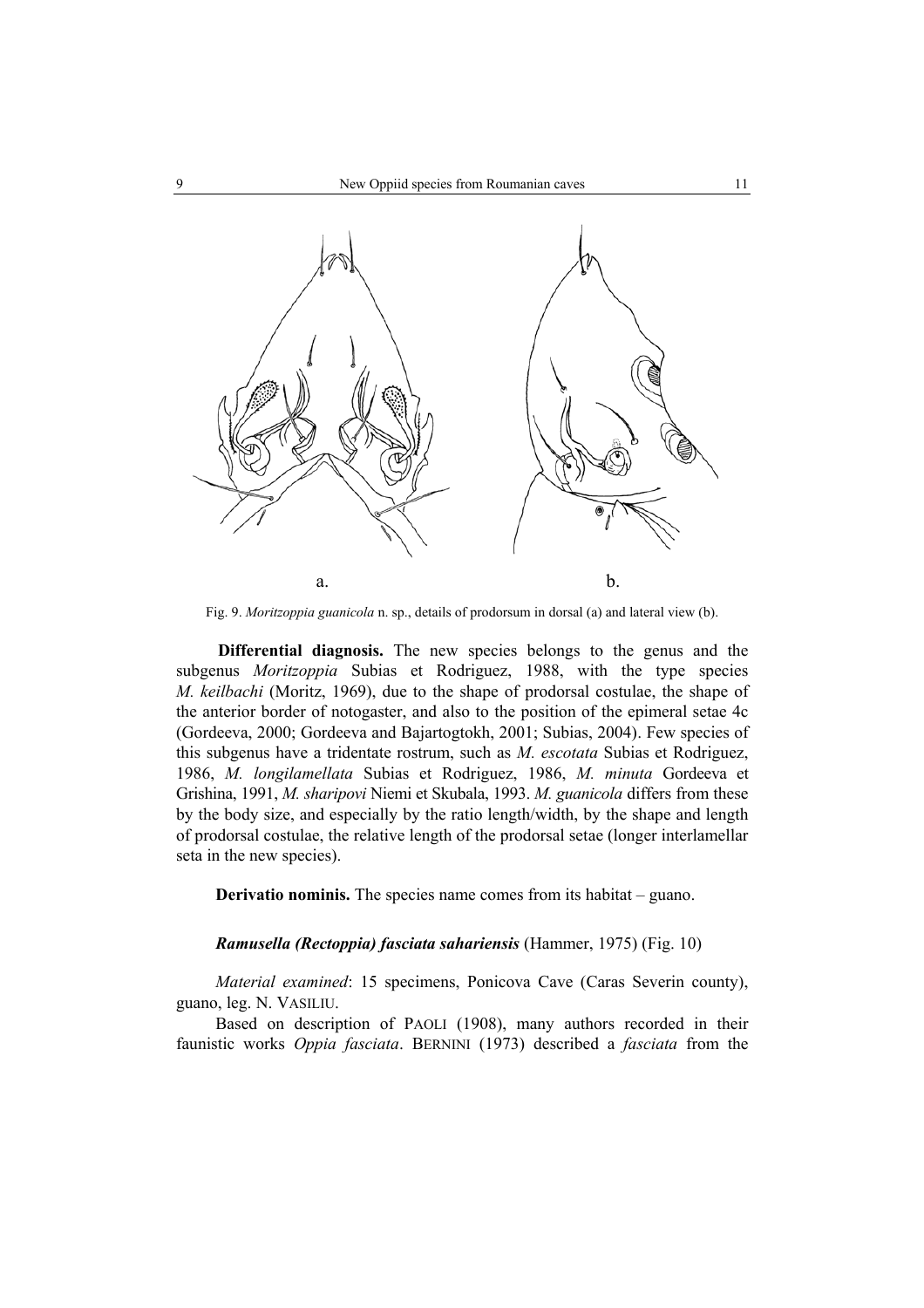Aeolian Islands, evidencing some different characters compared to the original description. Subsequently, HAMMER (1975) describes from Central Sahara *Oppia sahariensis,* and later SUBIAS and RODRIGUEZ (1987) ascertain the identity of this species and the systematic position, as subspecies of *Ramusella (Rectoppia) fasciata* (Paoli, 1908) (SUBIAS, 1978).



Fig. 10. *Ramusella (Rectoppia) fasciata sahariensis* (Hammer): a. dorsal view; b. ventral view; c. detail of prodorsum in lateral view.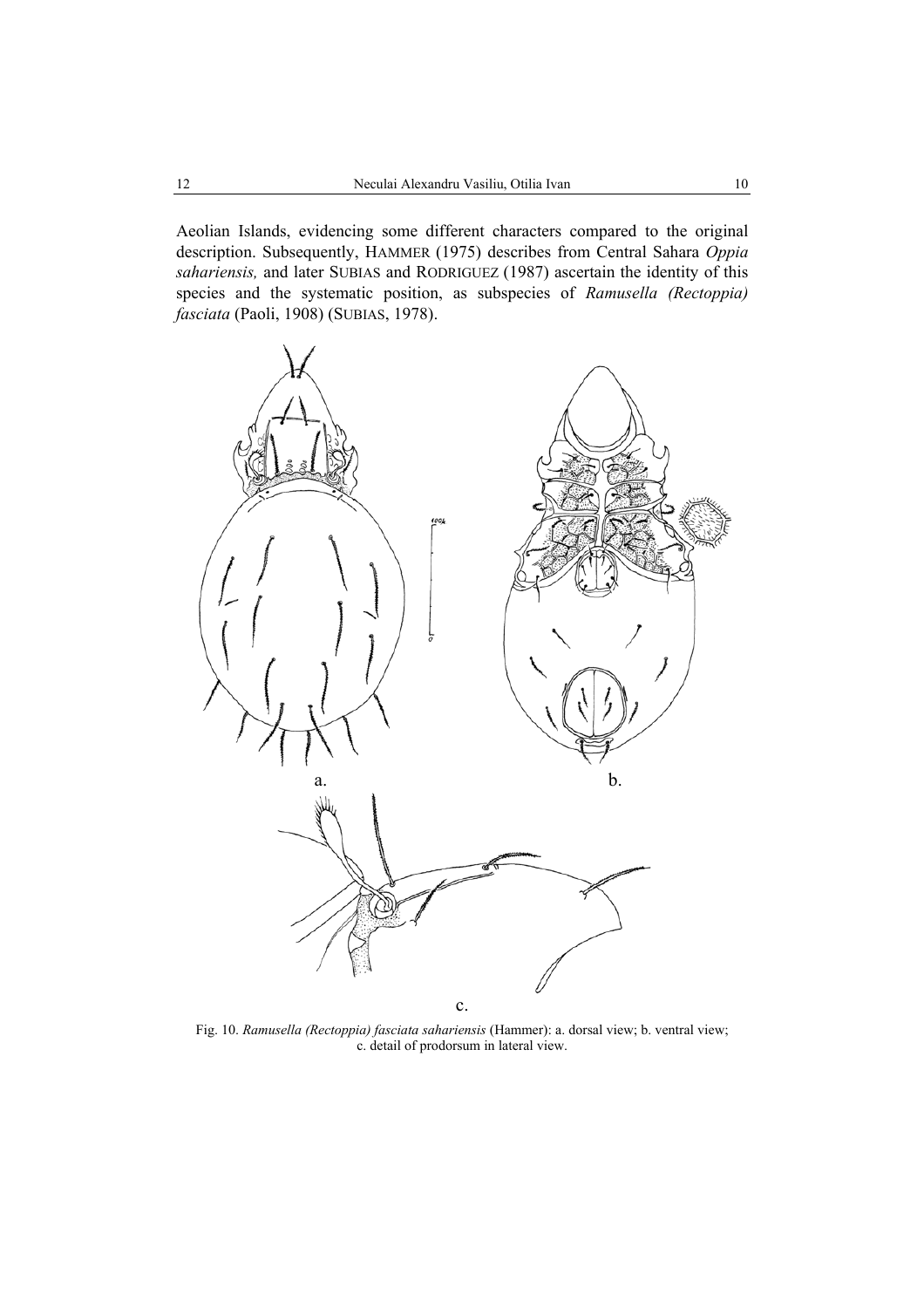*R. (R.) fasciata sahariensis* is a Mediterranean element (SUBIAS, 2004), being recorded for the first time in Romanian fauna. Our specimens obey in the main the characters indicated by the mentioned authors. However, some features distinguish this population, i. e. the distinct lamellar and translamellar lines present, the slightly longer notogastral setae (compared to measurements of BERNINI) and reduced length of posterior ones (row p), the ornamentation of epimeres, as well as the barbed setae 3c, 4c and an (Fig. 10, Tab. 2). As compared with *fasciata* s. str., the subspecies differs by length of interlamellar and notogastral setae (with 75, respectively 30% longer), also by the slightly longer setae of genito-anal region and the ribbed sculpture of epimeres.

*ACKNOWLEDGEMENTS.* Special thanks of the authors are expressed to the research team from the "Emil Racoviță" Institute of Speleology in Bucharest, especially to Drs. Alexandrina and Ștefan Negrea, Dr. Vasilica Iavorschi and Dr. Vasile Decu, collectors of the acarological material, who friendly put it at our disposal.

#### REFERENCES

- ARILLO, A., SUBIAS, L.S., *Datos sobre la subfamilia Oppiinae en sur de España. Primero cita del género Lasiobelba en la Peninsula Ibérica (Acari, Oribatida: Oppiidae)*. Boln. Asoc. esp. Entom., **21** (1–2), 89–96, 1997.
- ARILLO, A., GIL-MARTIN, J., SUBIAS, L.S., *Oribatidos del "M. S. S." de las Islas Canarias. Poroscheloribatinae subfam. n. (Acari, Oribatida)*. Mém. Biospeol., **XXI**, 1–6, 1994.
- BALOGH, J., *The Oribatid Genera of the World*. Akadémiai Kiadó, Budapest, 188 p., 1972.
- BERNINI, F., *Notulae Oribatologicae VII. Gli Oribatei (Acarida) dell'isolotto di Basiluzzo (Isole Eolie)*. Lav. Soc. It. Biog., n. s. **III**, 335–480, 1973.
- BERNINI, F., *Notulae Oribatologicae XXIV. Gli Acari Oribatei di alcune piccole grotte del Senese*. Redia, **LXIII**, 359–405, 1980.
- GORDEEVA, E.V., *Moritzoppiella gen. n., a new genus of the Oribatid mites of the Oppiidae (Oribatei, Acariformes)*. Vestnik zoologii, **34** (4–5), 17–26, 2000.
- GORDEEVA, E.V., Grishina, L.G., *Additions to descriptions of the oribatid mites of the genus Tetroppia (Acari, Oribatei, Oppiidae) from Siberia*. Vestnik zoologii, **34** (1–2), 21–30, 2000.
- GORDEEVA, E.V., Bajartogtokh, B., *New species and subgenera of the genus Tetroppia (Acari, Oribatei) from Mongolia*. Vestnik zoologii, **35** (1), 3–19, 2001.
- HAMMER, M., *On some Oribatids from Central Sahara (Acari, Oribatidae)*. Steenstrupia, **3**, 187–196, 1975.
- IVAN, O., VASILIU, N.A., *Fauna of oribatid mites (Acari, Oribatida) from the Movile Cave area (Dobrogea, Romania)*. Trav. Inst. Spéol. «Émile Racovitza», **XLIX**, 29–40, 2010.
- KOK, D.J., *Studies on some South African Oppiidae Grandjean, 1953 (Acarina: Oribatei)*. Journ. Ent. Soc. Sth. Africa, **30**, 40–74, 1967.